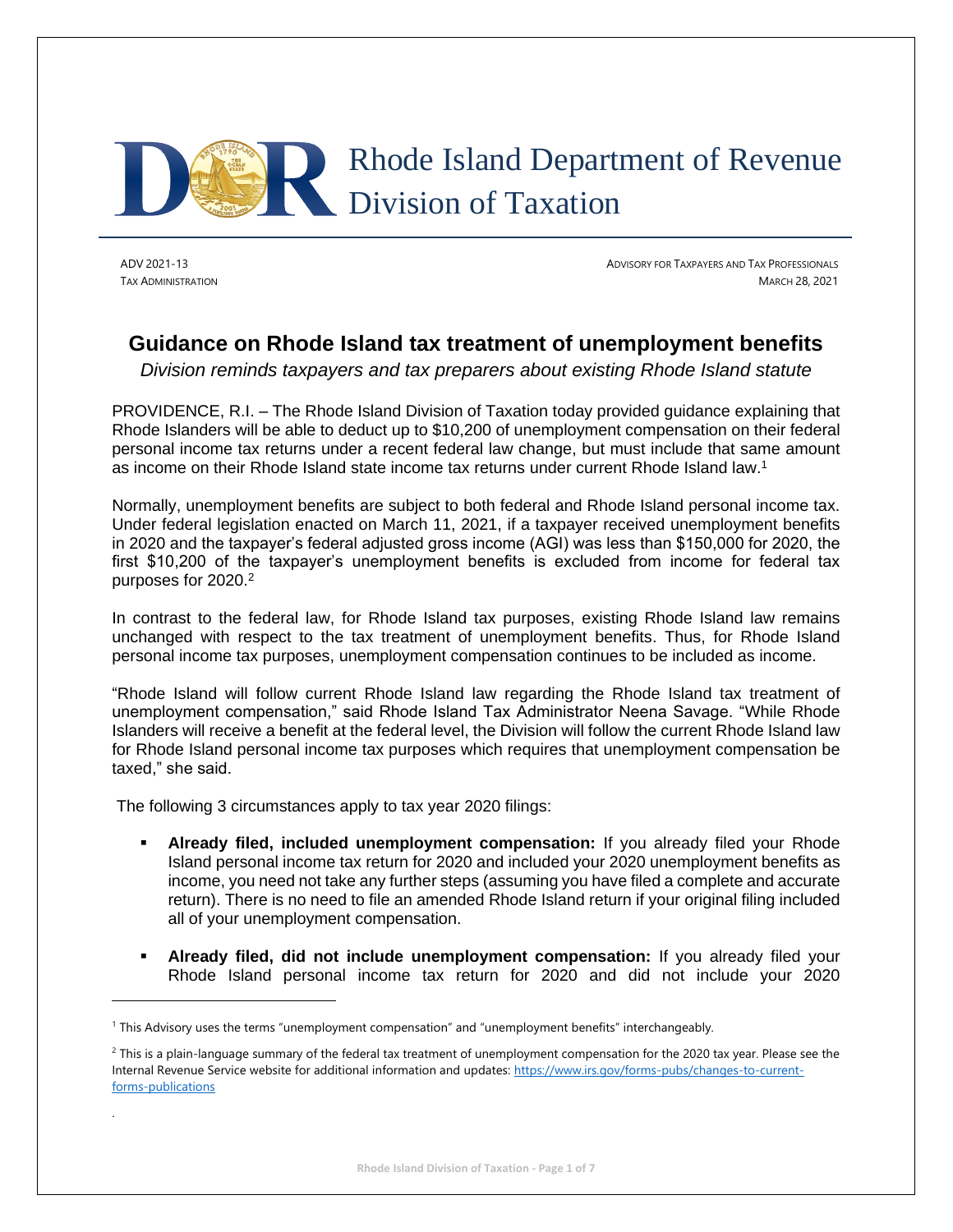unemployment benefits as income, you must file an amended Rhode Island personal income tax return for 2020 and include in your income ("add back" to income), for Rhode Island purposes, the amount of your 2020 unemployment benefits. Further details on this procedure are included elsewhere in this Advisory.

**Not yet filed:** If you have not yet filed your Rhode Island personal income tax return for 2020, remember to include your 2020 unemployment benefits as income for Rhode Island tax purposes -- regardless of how those benefits are treated for federal tax purposes.

| <b>Tax filing status</b>                                                                                                          | Do nothing | <b>File an initial</b><br>return | <b>File an</b><br>amended<br>return | Include unemployment<br>benefits on return |
|-----------------------------------------------------------------------------------------------------------------------------------|------------|----------------------------------|-------------------------------------|--------------------------------------------|
| You already filed Rhode Island return<br>for 2020 tax year and included<br>unemployment benefits on Rhode<br>Island return        |            | N/A                              | N/A                                 | N/A                                        |
| You already filed Rhode Island return<br>for 2020 tax year but did not include<br>unemployment benefits on Rhode<br>Island return | N/A        | N/A                              |                                     |                                            |
| You have not yet filed Rhode Island<br>return for 2020 tax year                                                                   | N/A        |                                  | N/A                                 |                                            |

*The following table provides an at-a-glance summary of the scenarios.*

## **Background and explanation**

Federal legislation enacted on March 11, 2021, provides a partial exclusion from income for unemployment compensation received in 2020.<sup>3</sup> Thus, in general, a taxpayer with less than \$150,000 of federal adjusted gross income for 2020 may exclude, from income for federal tax purposes, up to \$10,200 in unemployment benefits received in 2020.

However, under Rhode Island General Laws § 44-30-12, resident and nonresident taxpayers must include as income -- for Rhode Island tax purposes -- any unemployment compensation received but not included in federal adjusted gross income.<sup>4</sup>

In other words, although a portion of one's unemployment benefits may not count as income for federal tax purposes, all of one's unemployment benefits count as income for Rhode Island tax purposes. How this tax treatment is applied depends on when the taxpayer filed (or files) his or her return.

<sup>&</sup>lt;sup>3</sup> H.R.1319 - American Rescue Plan Act of 2021, approved by Congress and signed into law by President Joseph R. Biden Jr. on March 11, 2021. (U.S. Public Law 117-2.) See: [https://www.congress.gov/bill/117th-congress/house-bill/1319.](https://www.congress.gov/bill/117th-congress/house-bill/1319)

<sup>4</sup> See Rhode Island Public Law 2009, ch. 5, art. 9, § 12, codified at Rhode Island General Laws § 44-30-12(b)(6).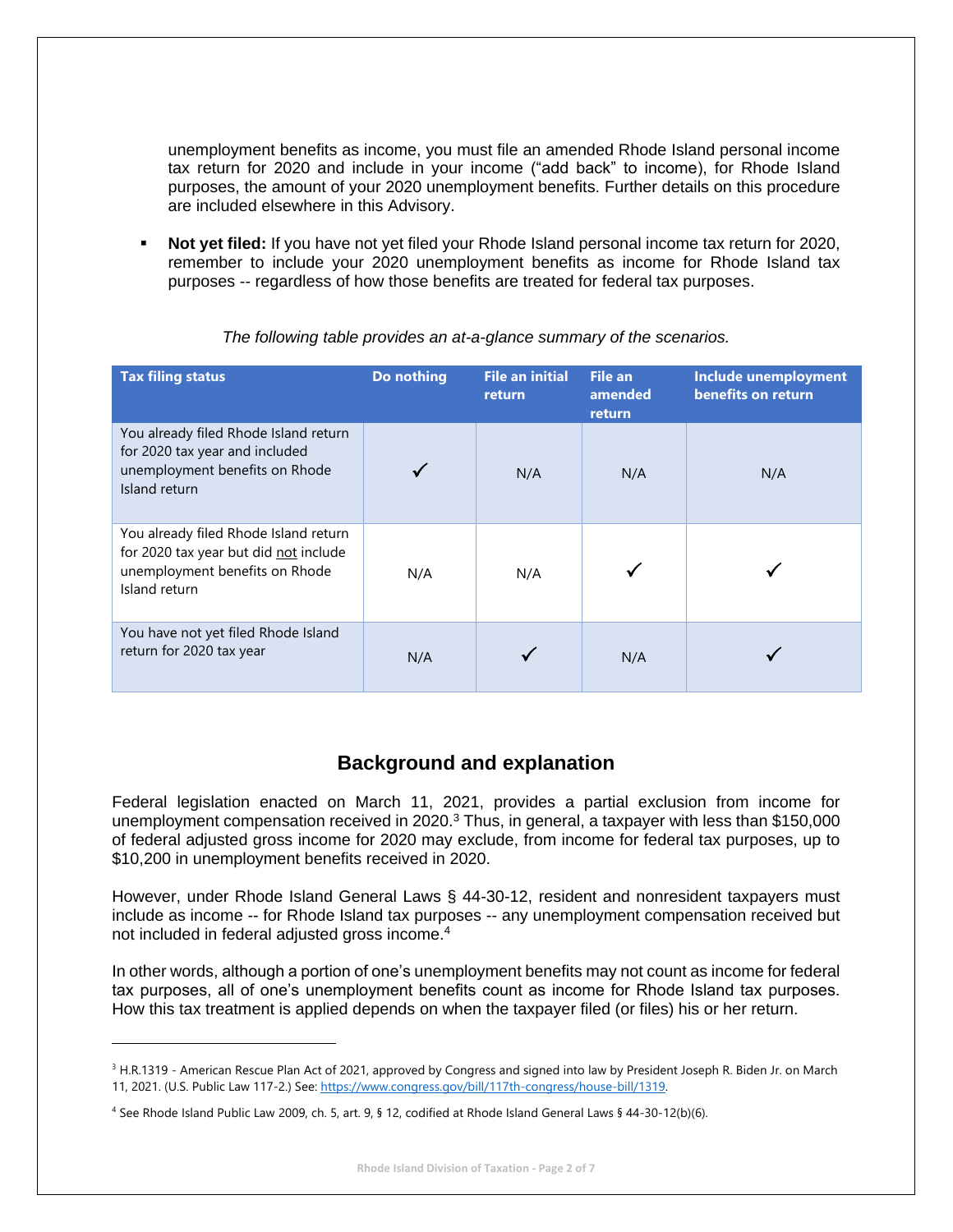## **Examples**

Each of the following examples assumes that the taxpayer had unemployment compensation in 2020. Each example involves the Rhode Island personal income tax return covering the 2020 tax year.

#### **Example #1**

#### **TAXPAYER ALREADY FILED RETURN, INCLUDED UNEMPLOYMENT BENEFITS ON RETURN**:

Joseph had income of \$35,000 in 2020, including \$30,000 in wages and \$5,000 in unemployment benefits. When he filed his Rhode Island personal income tax return earlier this year, the amount on line 1 of his return included \$35,000 (his wages and his unemployment benefits). Joseph does not have to take any further steps regarding his 2020 Rhode Island personal income tax return (assuming he has filed a complete and accurate return). There is no need for Joseph to file an amended Rhode Island return, assuming that his original filing included all of his unemployment compensation.

#### **Example #2**

#### **TAXPAYER ALREADY FILED RETURN, DID NOT INCLUDE UNEMPLOYMENT BENEFITS ON RETURN:**

Maria had income of \$45,000 in 2020, including \$40,000 in wages and \$5,000 in unemployment benefits. When she filed her Rhode Island personal income tax return earlier this year, it included her \$40,000 in wages but did not include her \$5,000 in unemployment benefits.

Maria must now file an amended Rhode Island personal income tax return for 2020 and include her entire \$45,000 of income.

✓ *Note: Rhode Island recently postponed its due date for individual income tax returns and payments to May 17, 2021. Thus, in this example, Maria has this same extra time to complete and file her amended Rhode Island personal income tax return and pay any amount due. Assuming she files her amended Rhode Island return and pays any amount due by May 17, 2021, she will avoid any late charges.*

#### **Example #3**

### **TAXPAYER HAS NOT YET FILED RETURN:**

Jane had \$55,000 in income in 2020, including \$45,000 in wages and \$10,000 in unemployment benefits. She has not filed her Rhode Island personal income tax return yet. When she does file her 2020 Rhode Island personal income tax return, she must include all \$55,000 (her wages plus her unemployment benefits) on her Rhode Island return.

✓ *Note: Because Rhode Island recently postponed its due date for Rhode Island personal income tax returns and associated payments to May 17, 2021, Jane has until May 17, 2021, to file her Rhode Island return and pay any amount due in order to avoid late charges.*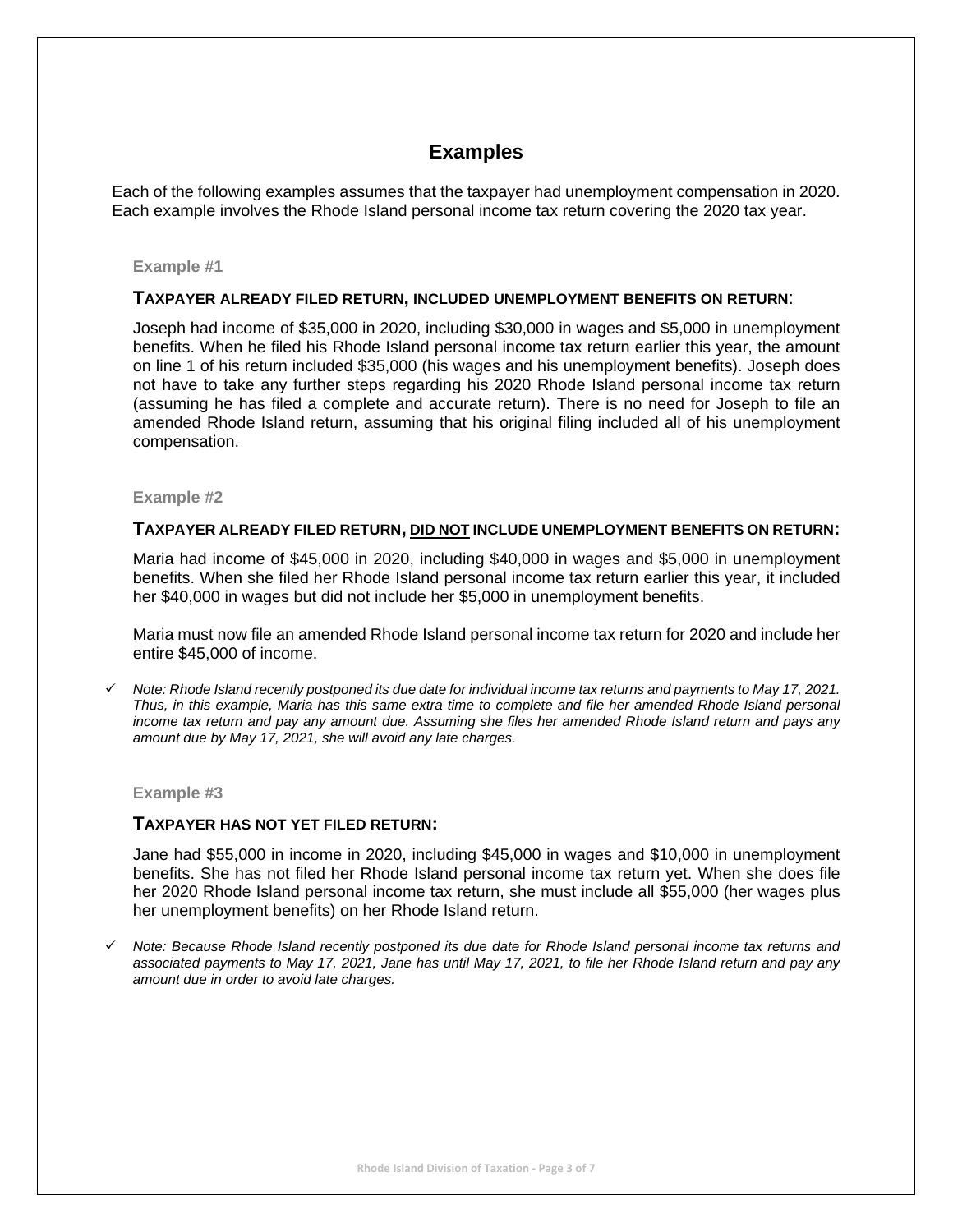## **Questions and answers**

### **Q: On what form will a taxpayer include unemployment compensation in income for Rhode Island personal income tax purposes?**

The Division is revising Schedule M ("RI Modifications to Federal AGI") for this purpose. Unemployment compensation that was received by the taxpayer but not included in federal adjusted gross income for Rhode Island purposes will be "added back" to one's Rhode Island income via line 2g of the revised Schedule M. (See screenshot below.)



When the taxpayer enters his or her various modifications, the taxpayer then combines, on Schedule M, the total modifications decreasing federal adjusted gross income for Rhode Island purposes and the total modifications increasing federal adjusted gross income for Rhode Island purposes. The result is entered not only on Schedule M, but also on the front page (line 2) of the taxpayer's Form RI-1040 or Form RI-1040NR.

### **Q: How do I file an amended Rhode Island personal income tax return?**

There used to be one form for filing a Rhode Island personal income tax return, another form for filing an amended return. No longer. Nowadays, if you want to file an amended Rhode Island return, use Form RI-1040. Fill it out as if you were doing your Rhode Island personal income tax return all over again.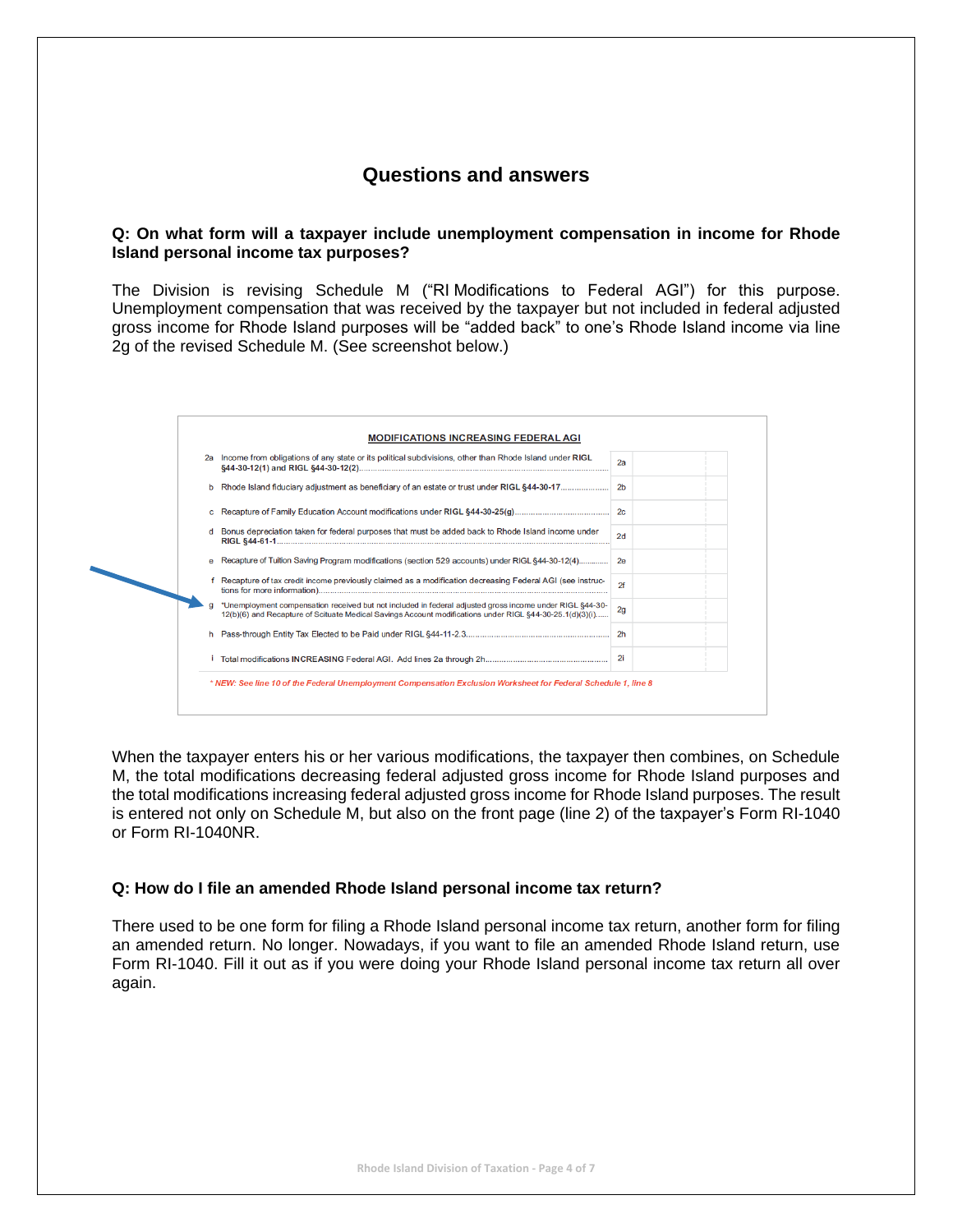Just make sure to first check the "Amended Return" box (see screenshot below).<sup>5</sup>

| State of Rhode Island Division of Taxation<br>2020 Form RI-1040<br>Resident Individual Income Tax Return |    |                                                                                                                                                                 |                                 |                     | I KINI DI KUTHA DI KATA DI KATA LA MASA DI KUTHA DI KUTHA DI KUTHA DI KUTHA DI KUTHA DI KUTHA DI KUTHA DI KUTH<br>20100199990101                                                                                |              |
|----------------------------------------------------------------------------------------------------------|----|-----------------------------------------------------------------------------------------------------------------------------------------------------------------|---------------------------------|---------------------|-----------------------------------------------------------------------------------------------------------------------------------------------------------------------------------------------------------------|--------------|
| Your social security number                                                                              |    |                                                                                                                                                                 | Spouse's social security number |                     |                                                                                                                                                                                                                 |              |
| Your first name                                                                                          | MI | Last name                                                                                                                                                       |                                 | Suffix              |                                                                                                                                                                                                                 |              |
| Spouse's name                                                                                            | MI | Last name                                                                                                                                                       |                                 | Suffix              |                                                                                                                                                                                                                 |              |
| <b>Address</b>                                                                                           |    |                                                                                                                                                                 |                                 |                     |                                                                                                                                                                                                                 |              |
| City, town or post office                                                                                |    | <b>State</b>                                                                                                                                                    | ZIP code                        |                     |                                                                                                                                                                                                                 |              |
| City or town of legal residence                                                                          |    | Check each box<br>that applies. Other-<br>wise, leave blank.                                                                                                    | Primary<br>deceased?            | Spouse<br>deceased? | New<br>Amended<br>Return? *<br>address?                                                                                                                                                                         | $\mathsf{X}$ |
| <b>ELECTORAL</b><br><b>CONTRIBUTION</b>                                                                  |    | If you want \$5.00 (\$10.00 if a joint return) to go<br>to this fund, check here. (See instructions. This<br>will not increase your tax or reduce your refund.) | Yes                             |                     | If you wish the 1st \$2.00 (\$4.00 if a joint return) be paid to a specific party, check the box and fill in the name of the political party. Other-<br>wise, it will be paid to a nonpartisan general account. |              |

In filling out an amended return, you must include not only a revised Schedule M (and recalculate your return accordingly), but also remember to take all of the steps you normally would in order to file a complete and accurate return. For example:

- Include all of the schedules you included on your original return whether they have changed or not – including Schedule W and Schedule E.
- If you (and your dependents, if applicable) had sufficient health insurance coverage for all of 2020 – through employer-sponsored health insurance, the federal Medicare health insurance program, or some other means – remember to check the box on the front of your return indicating that you had such coverage for all of 2020.
- If you (or your dependents, if applicable) did not have sufficient health insurance coverage for all of 2020, you may be subject to a penalty. You may be able to limit the impact of the penalty – or avoid it altogether – if you qualify for an exemption. See the forms and instructions for details – especially Form IND-HEALTH and its instructions.
- Remember to include the "Explanation of Changes" supplemental page (see links toward the end of this Advisory).
- **EXECT** Also, as mentioned above, remember to include the revised Schedule M (see links toward the end of this Advisory).

## **Q: Can I e-file my amended Rhode Island personal income tax return for 2020?**

The Division is working with tax software providers to ensure that they include the revised version of Schedule M in their programs so that unemployment compensation that was received by the taxpayer in 2020 is properly included in the taxpayer's income for Rhode Island tax purposes.

<sup>&</sup>lt;sup>5</sup> If you included your 2020 unemployment benefits as income on the 2020 Rhode Island personal income tax return you filed earlier this calendar year, then filed an amended 2020 Rhode Island personal income tax return to exclude your 2020 unemployment benefits, you must now file another amended 2020 Rhode Island personal income tax return to include your 2020 unemployment benefits.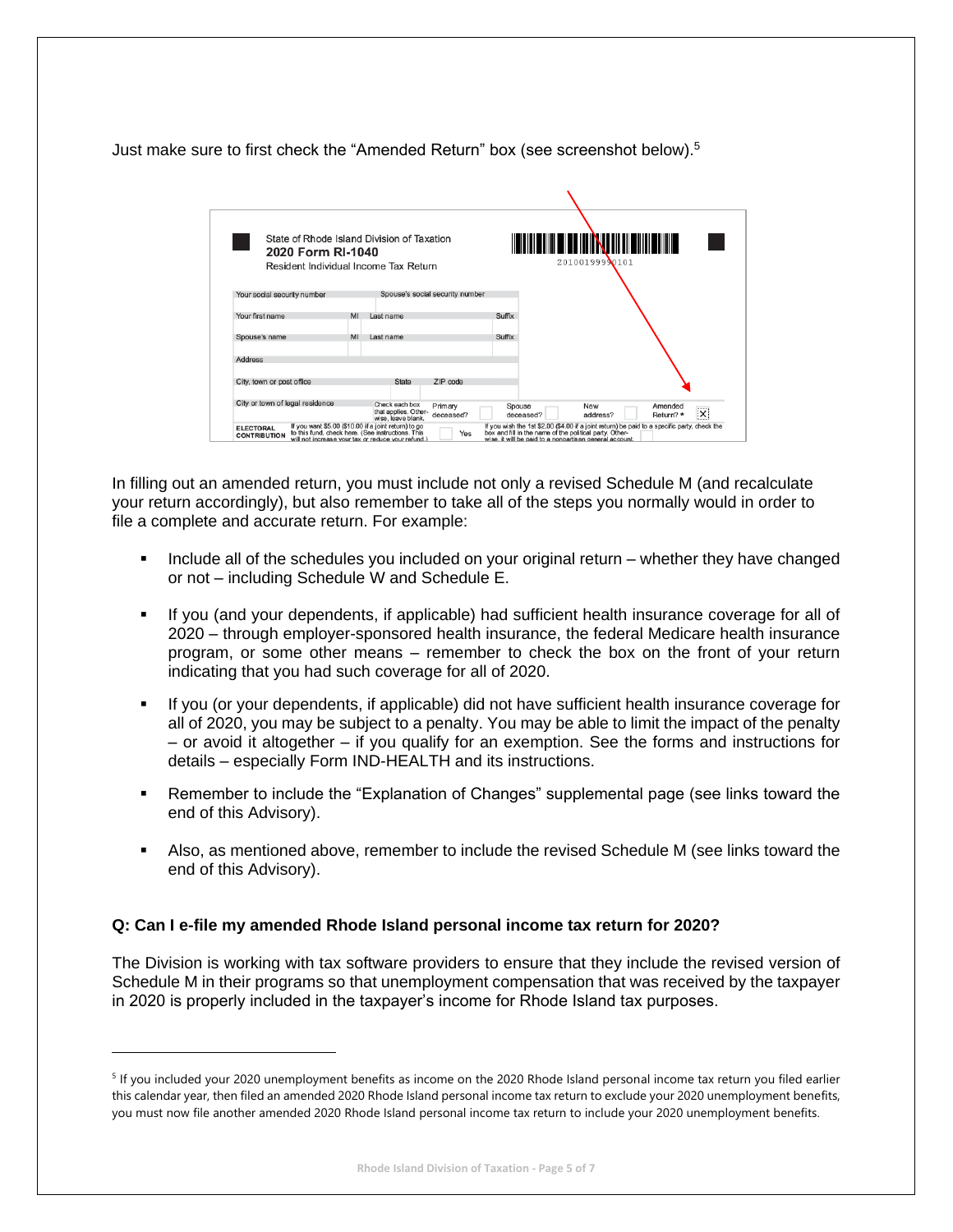If you received unemployment benefits in 2020, and you have already filed your Rhode Island personal income tax return but did not include unemployment benefits as income on that return, the Division recommends that you hold off on e-filing your amended Rhode Island return until your tax software provider has updated your program to include the revised version of Schedule M and any related changes.

If you received unemployment benefits in 2020, and you have not filed your Rhode Island personal income tax return yet, the Division recommends that you hold off on e-filing your Rhode Island return until your tax software provider has updated your program to include the revised version of Schedule M and any related changes.

### **Q: Could you provide links to the forms mentioned in this Advisory?**

The Division is in the process of updating its forms and instructions to make clear the Rhode Island tax treatment of unemployment benefits. When that process is completed, the updated forms and instructions will be available via the following link:

<http://www.tax.ri.gov/taxforms/personal.php>

You also can find the Rhode Island "Explanation of Changes" supplemental page at:

[http://www.tax.ri.gov/forms/2020/Income/Amended%20Supplement\\_b.pdf](http://www.tax.ri.gov/forms/2020/Income/Amended%20Supplement_b.pdf)

The updated forms posted will include the Rhode Island Form 1040, Rhode Island Form 1040NR, revised instructions, and Rhode Island revised Schedule M.

## **Q: Is there anything else I need to know?**

The Division has been able to identify a certain number of Rhode Island personal income tax returns on which taxpayers did not include their unemployment benefits from 2020 (perhaps because the taxpayers assumed that Rhode Island would follow the federal legislation, signed into law March 11, 2021, involving the federal tax treatment of unemployment benefits).

The Division will hold those returns (and any associated refunds) temporarily while the Division adjusts those returns to include the unemployment benefits in income and tax them accordingly.

If you receive a Rhode Island personal income tax refund for 2020 and your Rhode Island personal income tax return for 2020 was not adjusted to add back your unemployment benefits for State tax purposes, it is incumbent upon you to file an amended Rhode Island return.

## **Comprehensive example**

Sal had income of \$45,000 in 2020, including \$40,000 in wages and \$5,000 in unemployment benefits. When he e-filed his Rhode Island personal income tax return earlier this year, it included \$40,000 (his wages) but did not include his \$5,000 in unemployment benefits.